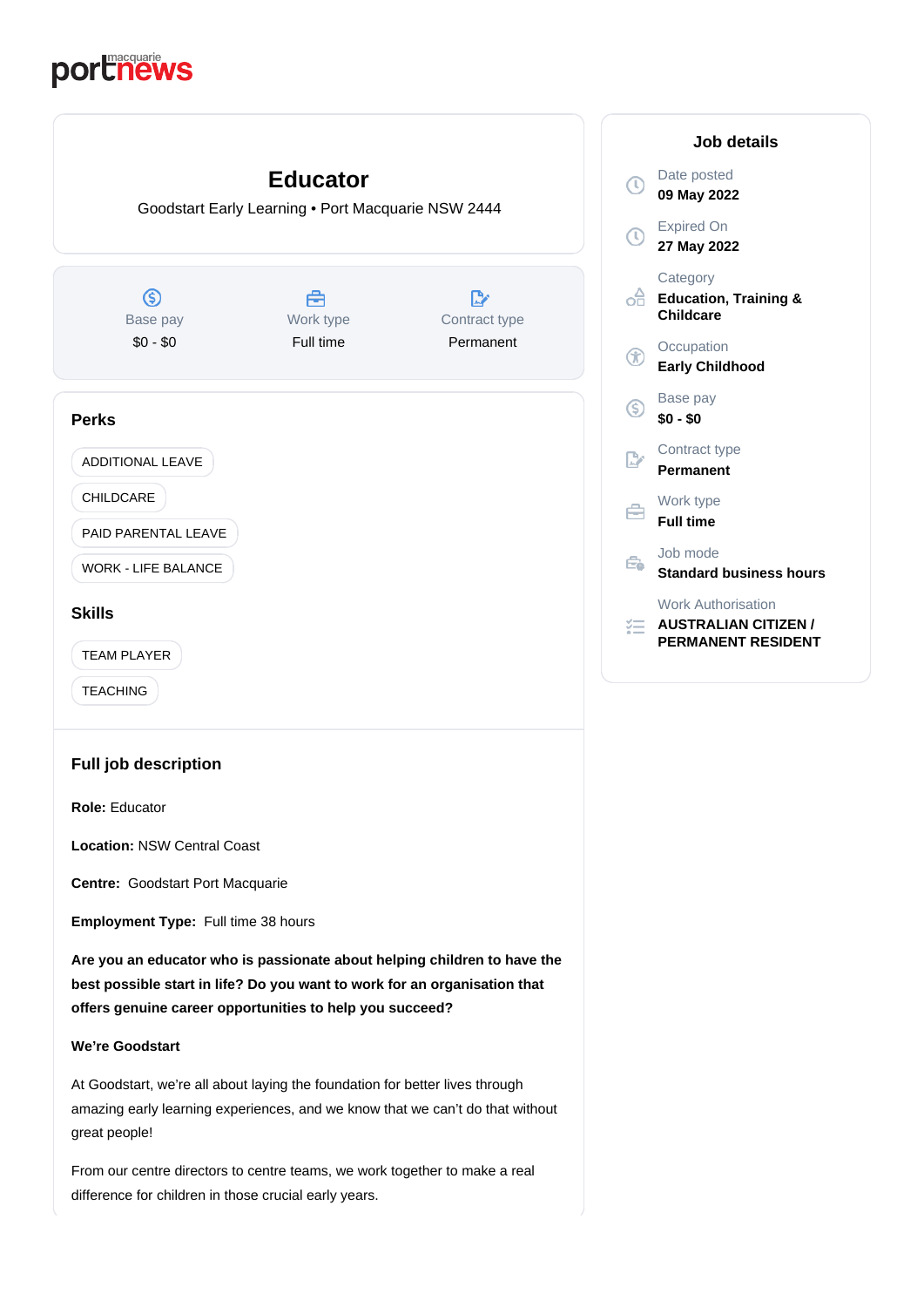Safety, health and wellbeing are more than just words to us, they are a personal commitment and a promise we make to our children, our families and each other every day.

We're Goodstart – a not-for-profit with a vision for Australia's children to have the best possible start in life.

#### **Your Impact**

As an Educator at Goodstart, you will be a team player, collaborating with the Senior Educators and Educational Leader within your centre to observe, inform and continuously improve our educational programs on offer to children. You put safety first with everything that you do and ensure all learning experiences are inclusive and response to the needs of all children.

#### **Why choose Goodstart?**

There are so many reasons to join the Goodstart family. Let's start with the benefits!

- **Better pay** you'll get at least 3% above the award rate, increasing to 5% by 2024
- Paid professional development we offer a range of opportunities to grow your skills and your career
- **Wellbeing focus** you'll get two extra days off per year. And our dedicated wellbeing program will ensure you get the support you need, when you need it most
- Additional leave you'll have the option to purchase extra leave for even greater work life balance
- 4 weeks paid parental leave increasing to 6 weeks from December 2023
- **Retail and childcare discounts** you'll save money on insurance, travel, and technology, and get 50% discount off your childcare gap fees

## **You'll also love:**

- Centre support dedicated support and guidance on a range of topics, such as safety, teaching and inclusion, delivered face to face or virtually by our centre support team
- Security and stability with over 670 centres across Australia, you'll have the support of a large network and the stability of a respected organization

If you have strong knowledge of the Early Years Learning Framework and National Quality Standards, plus hold a Certificate III or Diploma in Early Childhood (ACECQA approved equivalent), then we want to meet you!

**How to apply**